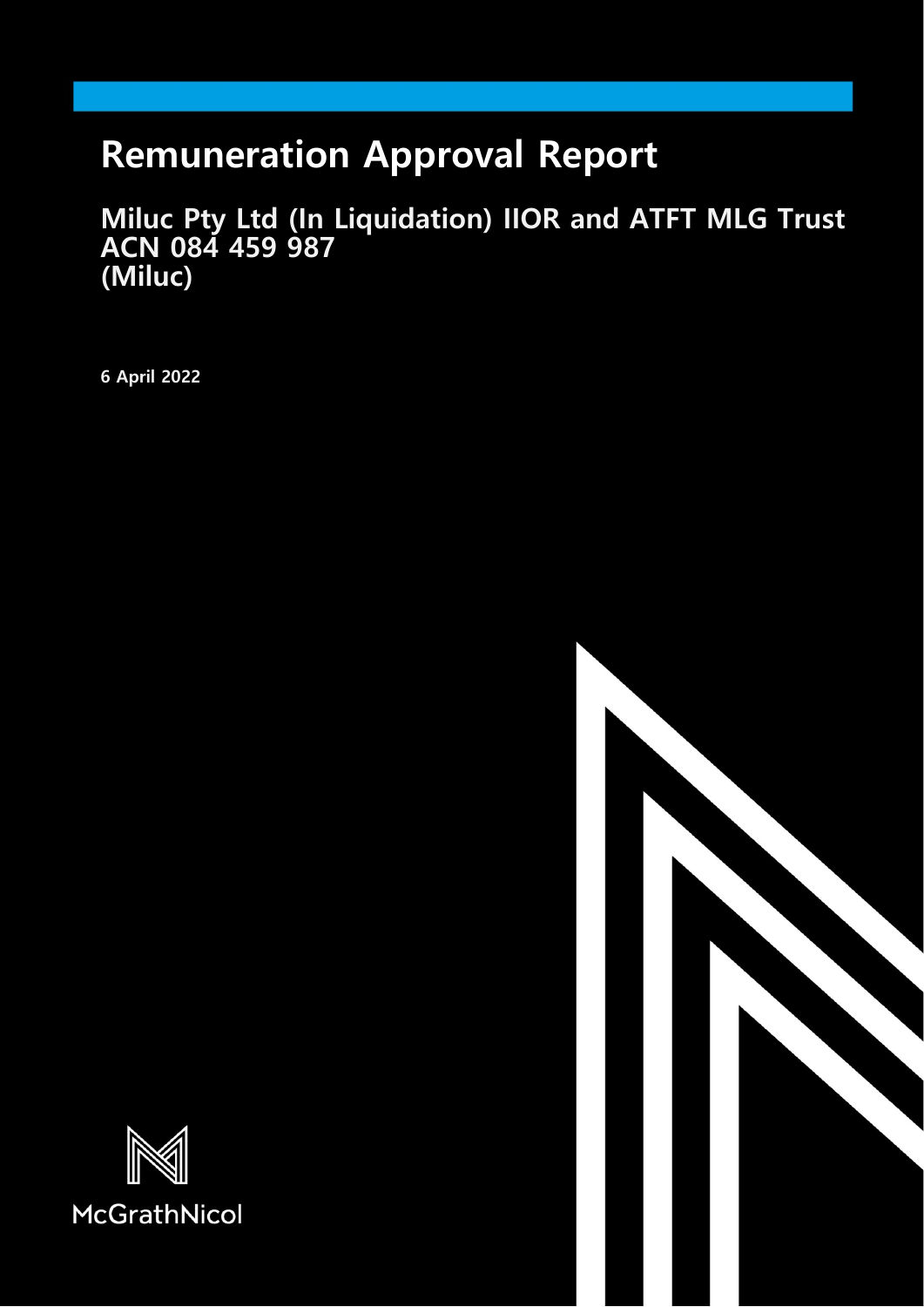This remuneration approval report provides you with information to assist you to make an informed decision regarding the approval of our proposed remuneration for undertaking the liquidation of Miluc.

The report has the following information:

| 2              |  |
|----------------|--|
| 3              |  |
| $\overline{4}$ |  |
| 5              |  |
| 6              |  |
|                |  |
|                |  |
|                |  |
|                |  |
|                |  |
|                |  |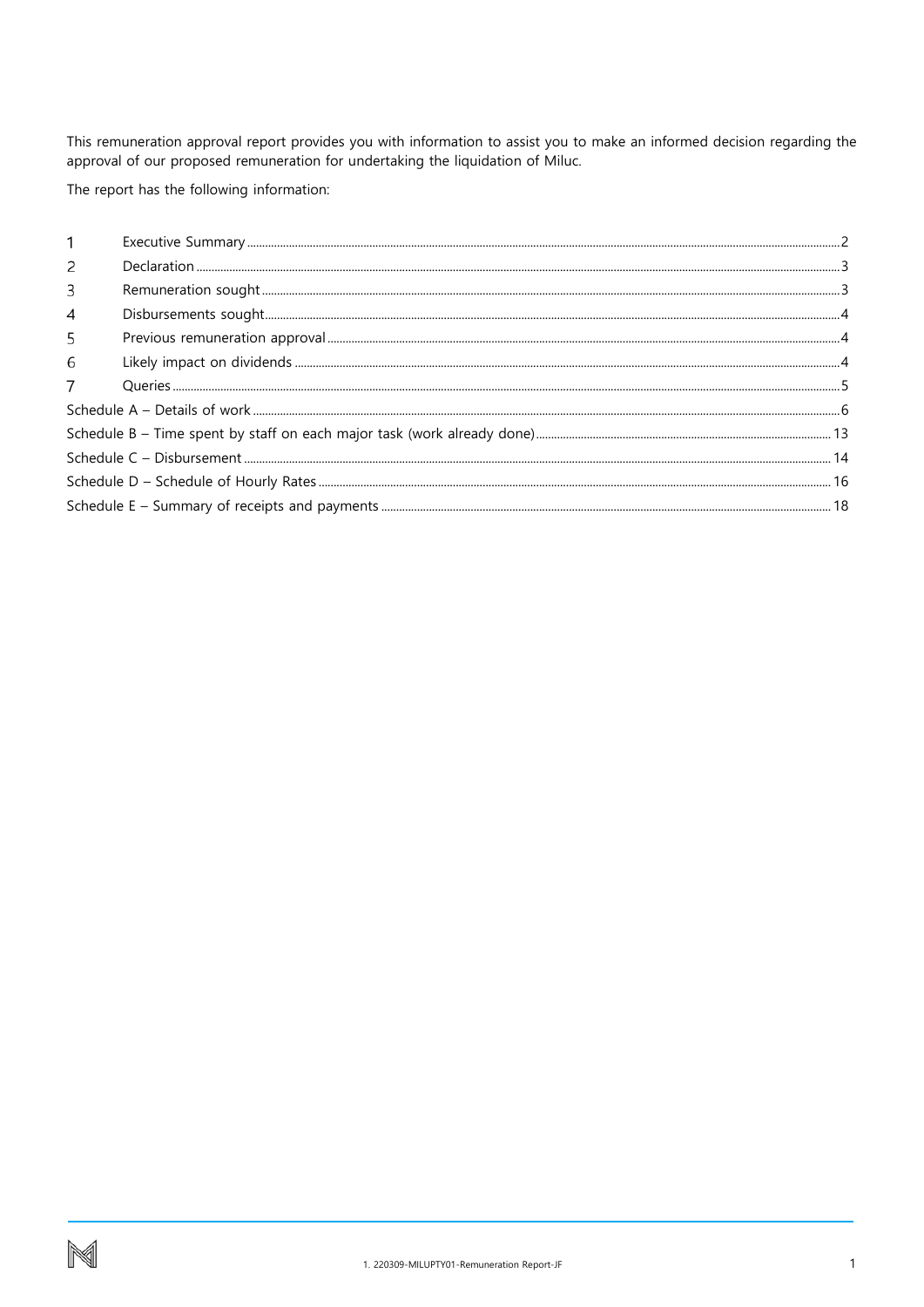### <span id="page-2-0"></span>1 **Executive Summary**

This remuneration approval report provides creditors with an update on the actual work performed by the Liquidators of Miluc and estimated future work which is expected to be required to further advance the appointment.

Since the Liquidators' Statutory Report to Creditors dated 1 October 2021 was issued, the Liquidators have spent time:

- liaising and consulting with caveat holders and providing updates to various caveat creditors as sought;
- dealing with ownership disputes in relation to Miluc's properties;
- liaising with sales and marketing agents engaged to realise Miluc's properties;
- dealing with multiple delays to property settlements, including three terminated sale contracts and frequent finance approval delays;
- preparing a confidential report to ASIC regarding the Liquidators' findings;
- providing evidence to ASIC in support of ASIC's consideration to prosecute the Director in relation to his non-compliance;
- investigating and reviewing claims against the Director, Former Director and related entities and assessing the merits of pursuing these;
- liaising with solicitors regarding the Liquidators' recovery actions and issuing letters of demand regarding same; and
- preparing for the public examination of the Director and Former Director regarding various matters identified during the Liquidators' investigations.

The above actions have caused the Liquidators to exceed previously approved remuneration of \$100,000 for the period from 25 September 2021. Accordingly, we are seeking additional remuneration approvals from creditors in respect of both additional work already done and estimated future work required. The quantum of the future work to be done has increased noting the outcome of the Liquidators' recent investigations which identified further claims that warrant action by the Liquidators.

If the additional amounts are approved by creditors, the total approved remuneration of the Liquidators will be \$933,102. Until further investigations are undertaken to assess (i) the strength and (ii) the recoverability of the additional claims, we are unable to confirm if further fee approval will be required, however a further update to creditors will be provided to creditors if this is the case.

The total remuneration has increased from my previous estimate because of work streams detailed above and the additional future work required of the Liquidators to pursue these claims against the Director, Former Director and related entities.

The further prospective remuneration approval is sought based on the following assumptions:

- the sale of Lot 747, Hammond Park completes prior to 15 April 2022 and no further remarketing is required;
- the Liquidators are not required to materially engage further regarding ownership disputes in relation to Miluc's properties;
- there are no further assets of Miluc identified which the Liquidators would be required to pursue recovery of;
- the Liquidators' adjudication of creditor claims is resolved without material challenge by creditors;
- the Liquidators further investigate the claims identified against the Director, Former Director and related entities in preparation for the public examination;
- the Liquidators obtain access to additional information through the discovery process which assists our further investigations;

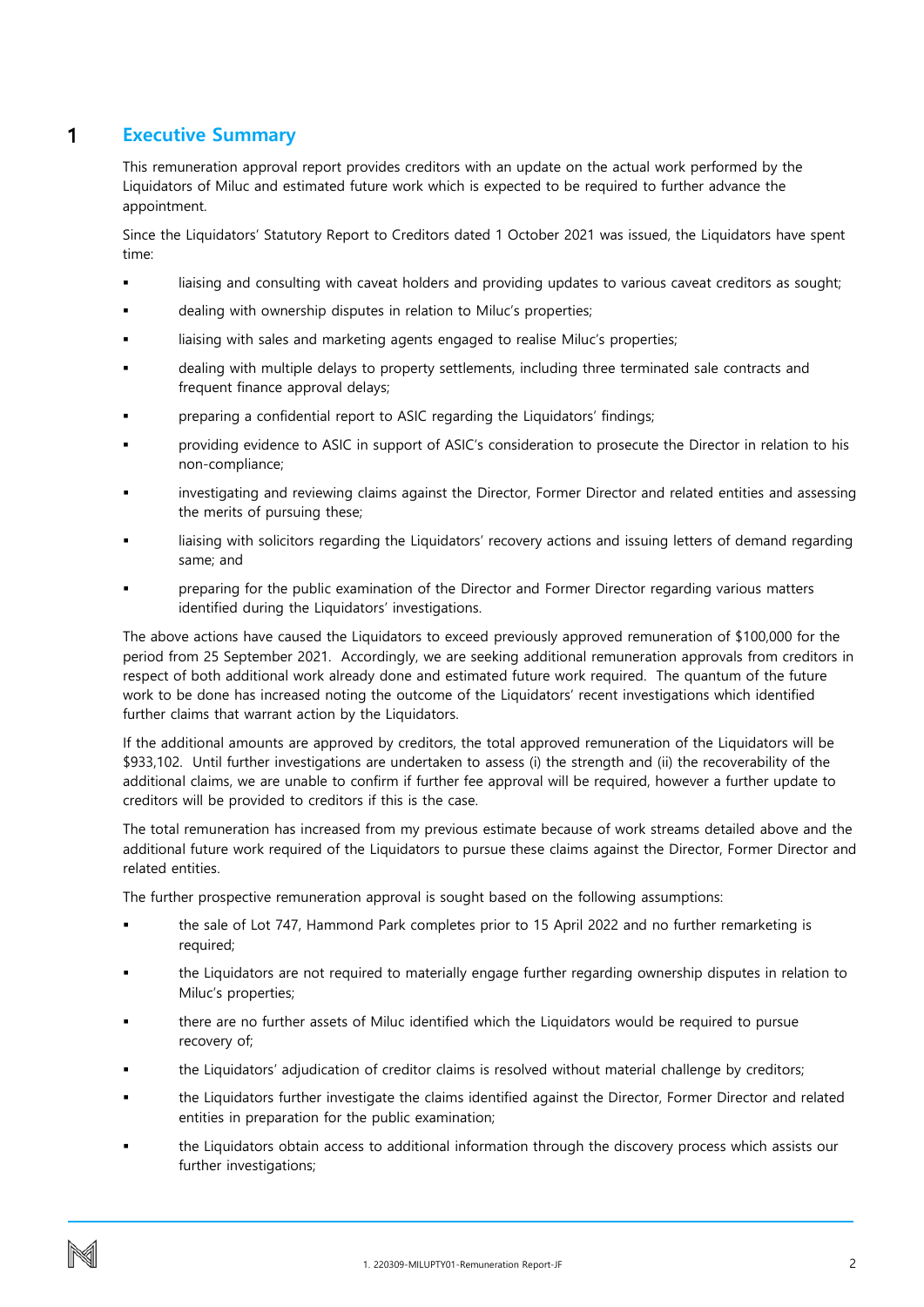- the Liquidators are required to consider the merits of the claims and consult with legal advisors to determine a strategy in pursuit of the claims; and
- the Liquidators are required to prepare for and attend the examination of the Director and Former Director.

Although the Liquidators are seeking creditor approval for total remuneration of \$933,102, it is unclear if there will be sufficient recoveries in the Liquidation of Miluc to pay these costs in full. Payment of the remuneration sought is contingent on (i) the success of the Liquidators' recovery actions against the Director, Former Director and related parties, (ii) the identification and realisation of additional assets, and/or (iii) the provision of funding from an external party to progress identified claims for the benefit of creditors.

#### <span id="page-3-0"></span> $\overline{2}$ **Declaration**

We have undertaken an assessment of this remuneration claim in accordance with the law and applicable professional standards. We are satisfied that the remuneration claimed is necessary and proper.

We have reviewed the work in progress report for the liquidation to ensure that remuneration is only being claimed for necessary and proper work performed and have made write offs relating to:

- team meetings and job checklist reviews;
- document maintenance; and
- rework and staff inefficiencies.

#### <span id="page-3-1"></span>3 **Remuneration sought**

The remuneration we are asking creditors to approve is as follows:

| <b>Remuneration</b><br>for                   | <b>Period</b>                         | <b>Amount</b><br>(ex GST) | Rates to apply                                                                     | When it will be drawn                                    |
|----------------------------------------------|---------------------------------------|---------------------------|------------------------------------------------------------------------------------|----------------------------------------------------------|
| Work I have<br>already done -<br>Liquidation | 1 November<br>2021 to 1 April<br>2022 | \$185,577                 | Provided in my Initial<br>Remuneration Notice sent to<br>creditors on 31 May 2021. | Immediately, when<br>funds are available.                |
| Future work -<br>Liquidation                 | 2 April 2022 to<br>31 October 2022    | \$175,000                 | Provided in my Initial<br>Remuneration Notice sent to<br>creditors on 31 May 2021. | Monthly, as incurred<br>and when funds are<br>available. |
| Total                                        |                                       | \$360,577                 |                                                                                    |                                                          |

Details of the work already done and future work that we intend to do are included at Schedule A.

Schedule B includes a breakdown of time spent by the appointees and staff members on each major task for work we have already done.

Actual resolutions are detailed below for your information. These resolutions also appear in the proposal forms provided to you.

**Work I have already done**: from 1 November 2021 to 1 April 2022

"That the remuneration of the Liquidators for the period 1 November 2021 to 1 April 2022, calculated at hourly rates as detailed in the Initial Remuneration Notice dated 31 May 2021, is determined in the sum of \$185,577, exclusive of GST."

**Future work**: from 2 April 2022 to 31 October 2022

"That the future remuneration of the Liquidators from 2 April 2022 to 31 October 2022 determined at a sum equal to the cost of time spent by the Liquidators and their partners and staff, calculated at the hourly rates as detailed in the Initial Remuneration Notice dated 31 May 2021, up to a capped amount of \$175,000, exclusive of GST."

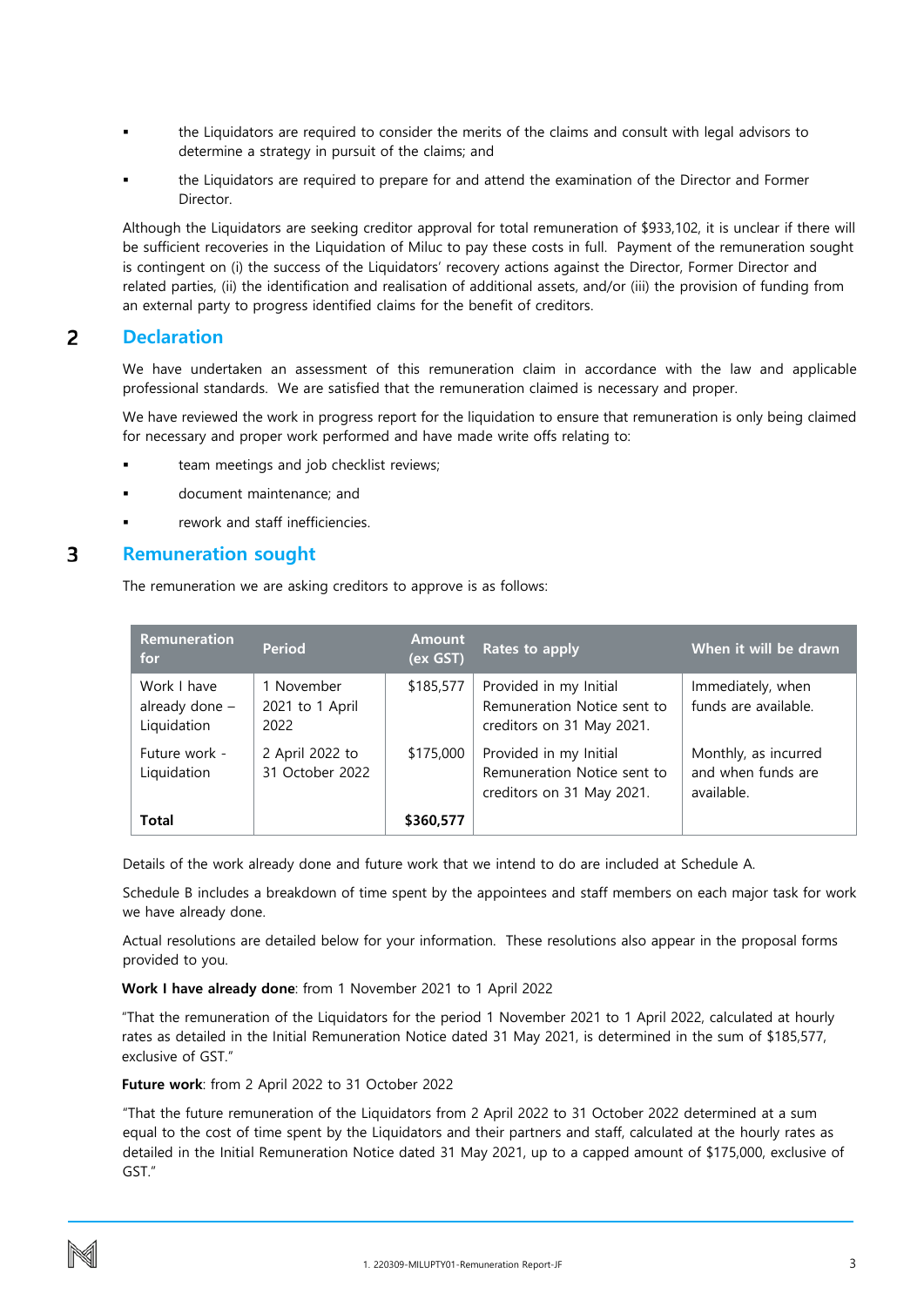#### <span id="page-4-0"></span>4 **Disbursements sought**

We are not required to seek creditor approval for costs paid to third parties, or where we are recovering a cost incurred on behalf of the administration, but we must provide details to creditors. Details of these amounts are included in Schedule C.

#### <span id="page-4-1"></span>5 **Previous remuneration approval**

The following remuneration approvals have previously been provided by creditors.

| <b>Period</b>                          | For                  | <b>Approving body</b> | <b>Amount approved</b><br>(ex GST) | <b>Amount paid</b><br>(ex GST) |
|----------------------------------------|----------------------|-----------------------|------------------------------------|--------------------------------|
| 26 May 2021 to 22<br>June 2021         | Work already<br>done | Creditors             | \$142,178                          | Nil                            |
| 23 June 2021 to 1 July<br>2021         | Future work          | Creditors             | \$35,000                           | Nil                            |
| Prospective liquidation<br>work        | Future work          | Creditors             | \$150,000                          | Nil                            |
| 29 June 2021 to 1 July<br>2021         | Future work          | Creditors             | \$21,907                           | Nil                            |
| 11 August 2021 to 24<br>September 2021 | Future work          | Creditors             | \$123,188                          | Nil                            |
| Prospective liquidation<br>work        | Future work          | Creditors             | \$100,000                          | Nil                            |
| <b>Total</b>                           |                      |                       | \$572,273                          | <b>Nil</b>                     |

I am now seeking approval of a further \$360,577 (excluding GST) in remuneration, which will bring total remuneration claimed in this appointment to \$933,102 (excluding GST).

A full explanation is at Schedule E.

### <span id="page-4-2"></span>6 **Likely impact on dividends**

It is both reasonable and appropriate for a professional service provider to be remunerated for their services. An external administrator is entitled to be remunerated for necessary work that is properly performed. That work generates the funds that may be recovered for the benefit of creditors and other stakeholders.

The impact of the approval of the external administrator's remuneration is that the remuneration will then be paid provided sufficient funds are generated to enable it to be paid. The remuneration will be paid from those funds that are generated prior to the payment of most creditors in the external administration.

It is noted that funds would only be available to any stakeholder as a consequence of the work necessarily undertaken by the external administrator.

If a dividend or distribution is to be paid to stakeholders, there is also necessary work that must be undertaken by the external administrator to properly adjudicate on claims and distribute any available funds.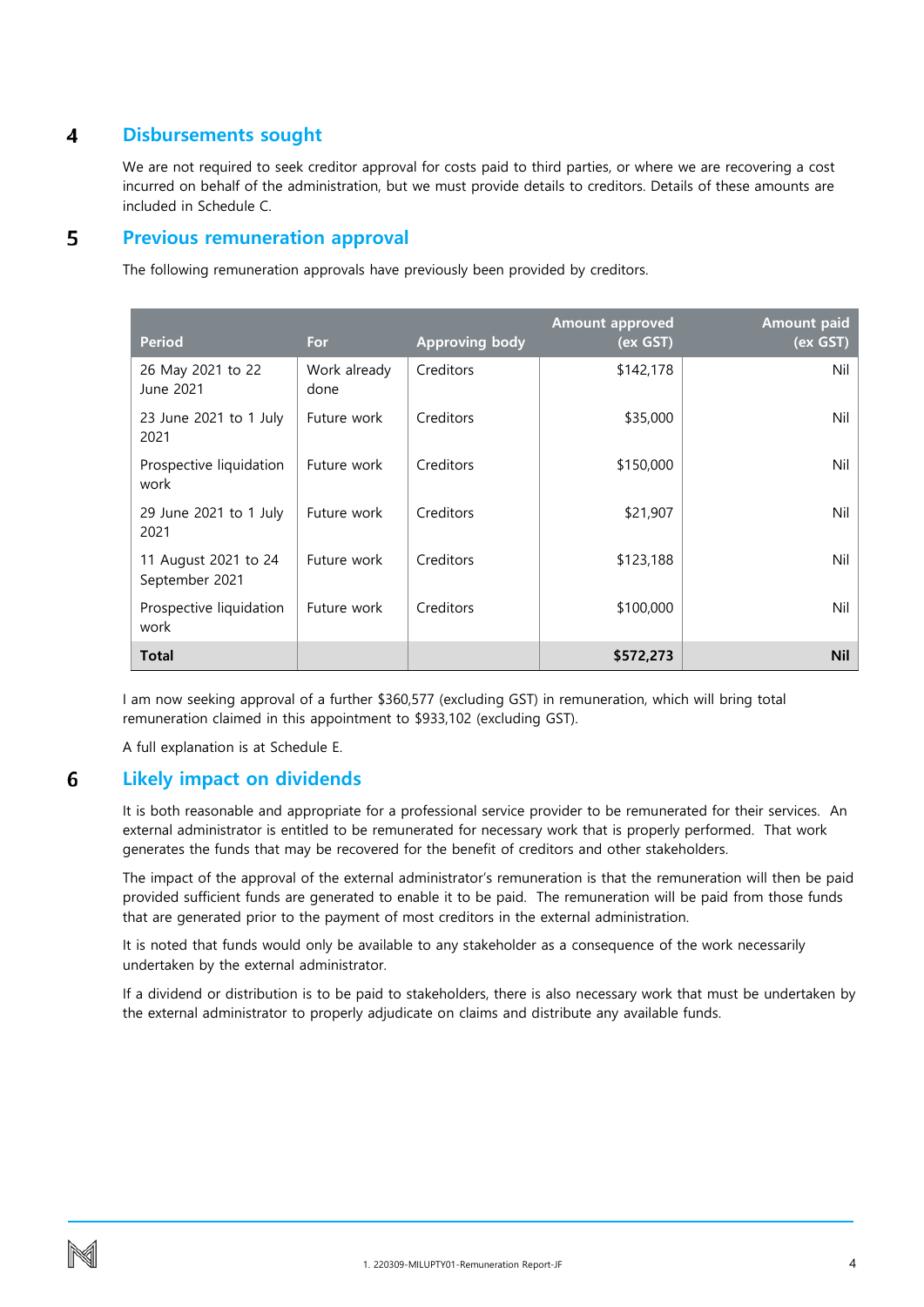### <span id="page-5-0"></span> $\overline{7}$ **Queries**

If you have any queries regarding the information in this report, please contact Jacob Flores on (08) 6363 7686 or [jflores@mcgrathnicol.com.](mailto:jflores@mcgrathnicol.com) 

You can also access information that may assist you on the following websites:

- ARITA at www.arita.com.au/creditors
- ASIC at www.asic.gov.au (search for "INFO 85").

Further supporting documentation for our remuneration claim can be provided to creditors on request.

Dated: 6 April 2022

Rob Kirman Liquidator

Attachments:

Schedule A – Details of work

Schedule B – Time spent by staff on each major task

Schedule C – Disbursements

Schedule E – Explanation where remuneration previously approved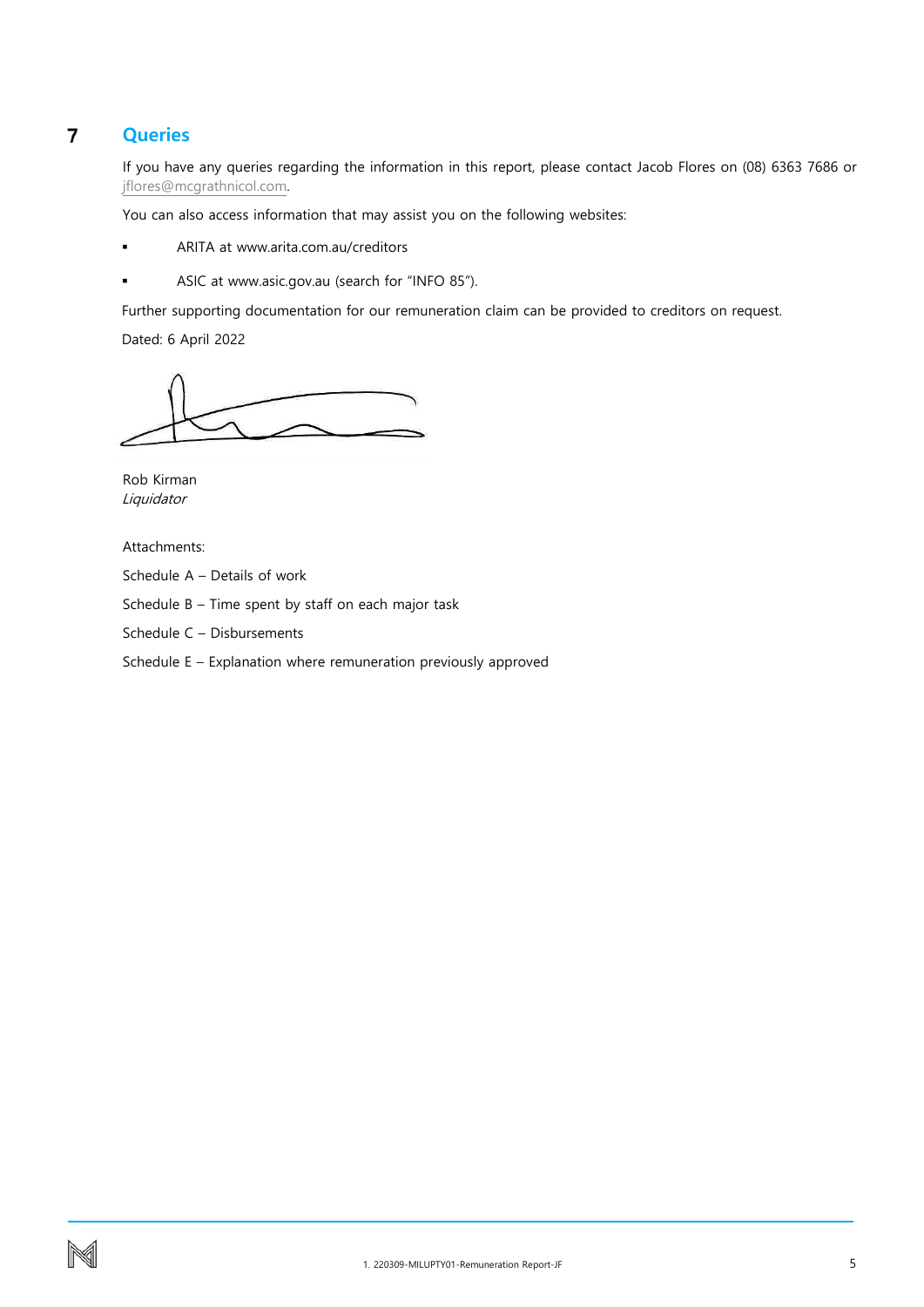### <span id="page-6-0"></span>**Schedule A – Details of work**

|                         |                                   | Work already done                                                                                                                                      |  |  |  |  |
|-------------------------|-----------------------------------|--------------------------------------------------------------------------------------------------------------------------------------------------------|--|--|--|--|
| <b>Period</b>           |                                   | 1 November 2021 to 1 April 2022                                                                                                                        |  |  |  |  |
| Amount (ex GST)         |                                   | \$185,577                                                                                                                                              |  |  |  |  |
| <b>Task Area</b>        | <b>General Description</b>        | <b>Tasks</b>                                                                                                                                           |  |  |  |  |
| Assets                  | Assets subject to specific        | Liaise with caveat holders regarding their claims                                                                                                      |  |  |  |  |
| 166.4 hours<br>\$79,582 | charges and security<br>interests | Consider and investigate competing ownership interests in Miluc's<br>properties                                                                        |  |  |  |  |
|                         |                                   | Prepare updates to caveat holders regarding progress of the liquidation,<br>asset realisation campaign and estimated distributions                     |  |  |  |  |
|                         |                                   | Liaise with caveat holders regarding proposed distribution method in<br>relation to the realisation of Miluc's properties                              |  |  |  |  |
|                         |                                   | Review updates provided by the sales agent and agree proposed next<br>steps in relation to property realisation strategy                               |  |  |  |  |
|                         |                                   | Deal with the termination of certain property sale contracts and<br>recommence the marketing of those properties                                       |  |  |  |  |
|                         |                                   | Prepare and maintain summary of properties including location, type,<br>sale status and security                                                       |  |  |  |  |
|                         |                                   | Liaise with pre-appointment sales agents in relation to purchasers<br>introduced                                                                       |  |  |  |  |
|                         |                                   | Update the secured creditors regarding progress of property realisation<br>campaign                                                                    |  |  |  |  |
|                         |                                   | Meetings regarding the property realisation campaign                                                                                                   |  |  |  |  |
|                         |                                   | Review offer and acceptance contracts, negotiate improvements where<br>applicable and execute as appropriate                                           |  |  |  |  |
|                         |                                   | Prepare for and attend the settlement of Included Properties including<br>approval and execution of settlement statement and transfer<br>documentation |  |  |  |  |
|                         |                                   | Accounting for property settlements in internal accounting software                                                                                    |  |  |  |  |
|                         |                                   | Liaising with sales agent in relation to the encumbrances related to the<br>Landsdale Properties and proposed realisation campaign strategy            |  |  |  |  |
|                         |                                   | Liaise with valuer regarding encumbrances attached to the Landsdale<br>Properties and consider renewed valuation                                       |  |  |  |  |
|                         |                                   | Consider and execute property listing extension agreements with sales<br>and marketing agent                                                           |  |  |  |  |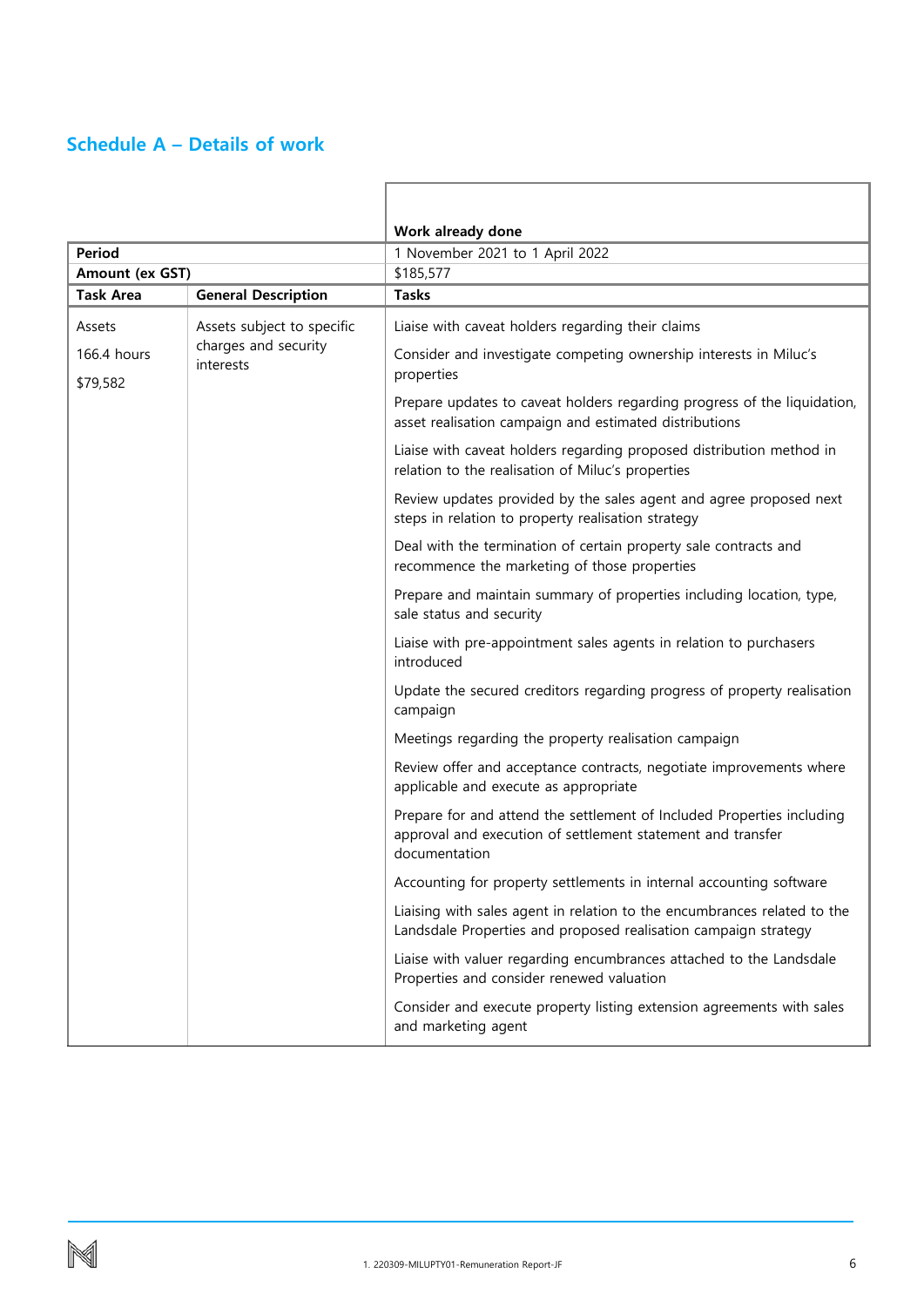|             | Asset investigation          | Prepare correspondence to local councils and shires to identify and<br>secure assets of Miluc                                                             |  |  |  |  |
|-------------|------------------------------|-----------------------------------------------------------------------------------------------------------------------------------------------------------|--|--|--|--|
|             |                              | Liaise with engineering experts and the City of Cockburn regarding<br>potential recovery of maintenance bond                                              |  |  |  |  |
|             |                              | Prepare correspondence to related parties of the Director in relation to<br>transfers of Miluc's assets and consider next steps                           |  |  |  |  |
|             |                              | Review and consider correspondence provided by related parties of the<br>Director in relation to transfers of Miluc's assets                              |  |  |  |  |
|             |                              | Correspondence with parties who were transferred motor vehicles<br>registered to Miluc in order to understand the nature and commerciality<br>of the sale |  |  |  |  |
|             |                              | Prepare correspondence to the City of Wanneroo regarding Miluc's<br>purported investment in a land development scheme                                     |  |  |  |  |
|             |                              | Consult with the City of Wanneroo regarding the land development<br>scheme and consider possibilities to realise Miluc's interest                         |  |  |  |  |
|             |                              | Liaise with financial institution to secure local council bond deposit                                                                                    |  |  |  |  |
| Creditors   | Creditor enquiries, requests | Receive and respond to creditor enquiries                                                                                                                 |  |  |  |  |
| 117.3 hours | & directions                 | Prepare and issue correspondence to creditors and their representatives                                                                                   |  |  |  |  |
| \$58,241    | Miluc property creditors     | Receive and respond to creditor queries in relation to specific Miluc<br>properties                                                                       |  |  |  |  |
|             |                              | Liaise with solicitors regarding queries in relation to claims against Miluc<br>properties                                                                |  |  |  |  |
|             |                              | Reconciliation of funds available to Miluc property creditors via detailed<br>property schedule                                                           |  |  |  |  |
|             | Secured creditor             | Prepare regular updates to secured creditors with regard to the progress<br>of the liquidation and property realisation campaign                          |  |  |  |  |
|             |                              | Teleconference with the secured creditors                                                                                                                 |  |  |  |  |
|             |                              | Calculation, preparation and payment of monthly 'top-up' distributions<br>to NAB                                                                          |  |  |  |  |
|             | Creditor reports             | Prepare Liquidators Second Report to Creditors and supporting<br>documentation, including this Remuneration Report                                        |  |  |  |  |
|             | Deal with PODs               | Receive and review and adjudicate PODs from claimants                                                                                                     |  |  |  |  |
|             |                              | Liaise with claimants regarding POD submissions                                                                                                           |  |  |  |  |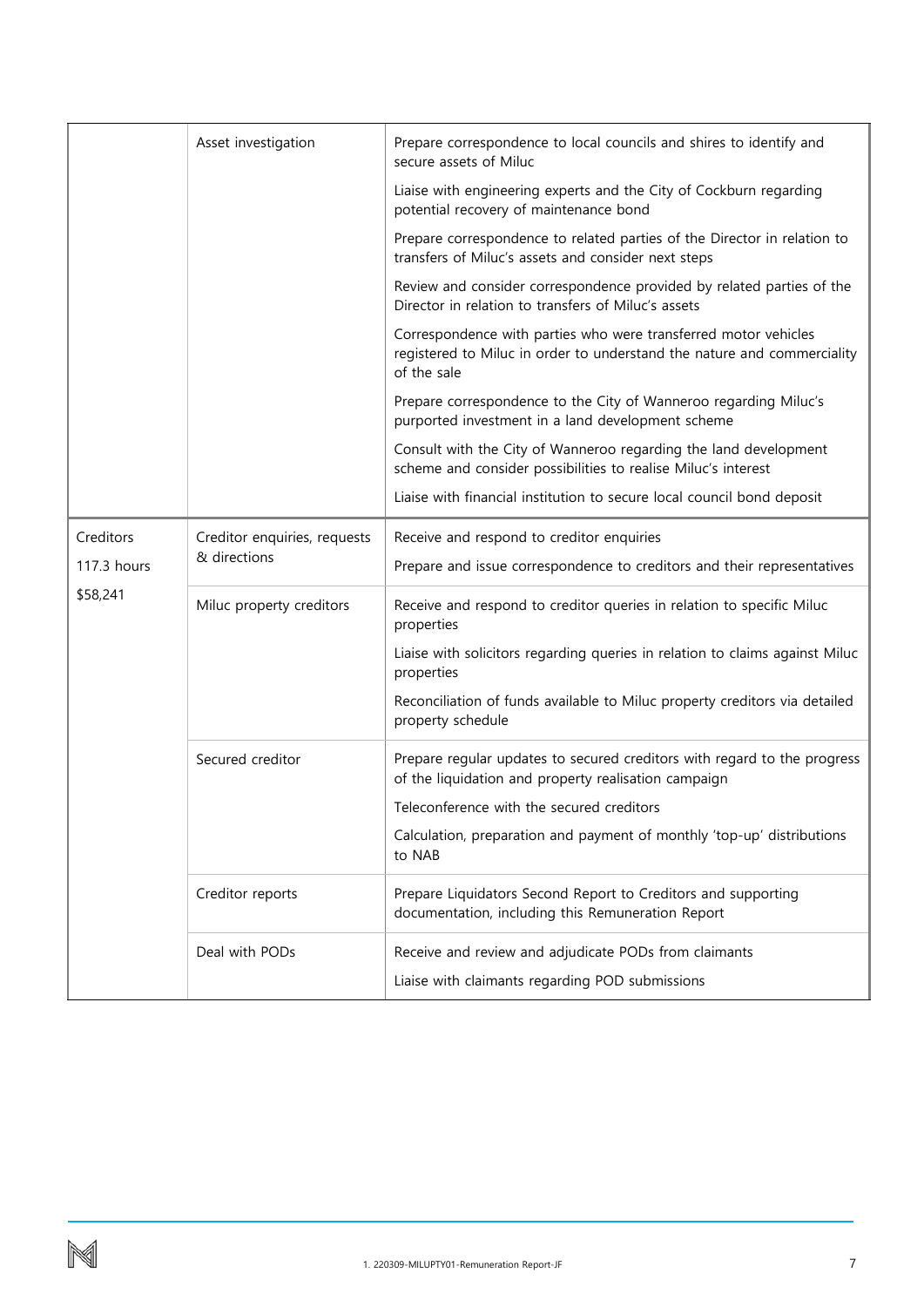| Investigation<br>51.2 hours  | Conduct investigations                        | Review Miluc's bank statements for payments that may be unfairly<br>preferential in nature                                                                               |  |  |  |  |
|------------------------------|-----------------------------------------------|--------------------------------------------------------------------------------------------------------------------------------------------------------------------------|--|--|--|--|
| \$24,389                     |                                               | Prepare correspondence to financial institutions to receive detailed<br>information regarding payments that may be preferential in nature                                |  |  |  |  |
|                              |                                               | Review and collate electronic books and records obtained from third<br>parties                                                                                           |  |  |  |  |
|                              |                                               | Review Department of Transport records regarding the transfer of motor<br>vehicles registered to Miluc in the two years leading up to the<br>Administrators' appointment |  |  |  |  |
|                              |                                               | Liaise with parties who received a motor vehicle transfer to understand<br>the nature of the transfer and respond to and file all responses received                     |  |  |  |  |
|                              |                                               | Conduct a review of the limited records in the Liquidators' possession to<br>form a preliminary view on the insolvency of Miluc                                          |  |  |  |  |
|                              |                                               | Prepare analysis in relation to potential insolvent trading claim for both<br>the Director and Former Director                                                           |  |  |  |  |
|                              |                                               | Prepare summary schedule detailing funds purportedly misappropriated<br>by the Director and related parties of Miluc                                                     |  |  |  |  |
|                              |                                               | Liaise with solicitors to prepare and issue letters of demand to the<br>Director, Former Director and other related parties regarding the<br>Liquidators' claims         |  |  |  |  |
|                              |                                               | Investigate potential breaches of directors' duties                                                                                                                      |  |  |  |  |
|                              |                                               | Consider response received from the Former Director regarding letter of<br>demand                                                                                        |  |  |  |  |
|                              |                                               | Liaise with solicitors in relation to the public examination and document<br>production order process, including service                                                 |  |  |  |  |
|                              |                                               | Review and execution of affidavit in support of proceedings to<br>commence the public examination and document production order<br>process                               |  |  |  |  |
|                              | ASIC reporting                                | Seek assistance from ASIC to obtain ROCAP and books and records<br>from the Director                                                                                     |  |  |  |  |
|                              |                                               | Liaise with ASIC in relation to the Director's ongoing non-compliance                                                                                                    |  |  |  |  |
|                              |                                               | Liaise with ASIC prosecutor regarding further information required                                                                                                       |  |  |  |  |
|                              |                                               | Prepare and lodge report to ASIC pursuant of section 533 of the Act<br>and consider ASIC's response                                                                      |  |  |  |  |
|                              | Books and records                             | Engage with third parties to recover Miluc's books and records                                                                                                           |  |  |  |  |
| Administration<br>57.6 hours | Document maintenance/file<br>review/checklist | Maintain physical and electronic engagement file<br>Regularly update checklists                                                                                          |  |  |  |  |
|                              |                                               |                                                                                                                                                                          |  |  |  |  |
| \$23,366                     | Bank account administration                   | Perform bank account reconciliations                                                                                                                                     |  |  |  |  |
|                              |                                               | Prepare payments and receipts<br>File bank statements                                                                                                                    |  |  |  |  |
|                              |                                               |                                                                                                                                                                          |  |  |  |  |
|                              | Insurance                                     | Liaise with insurer regarding ongoing insurance requirements                                                                                                             |  |  |  |  |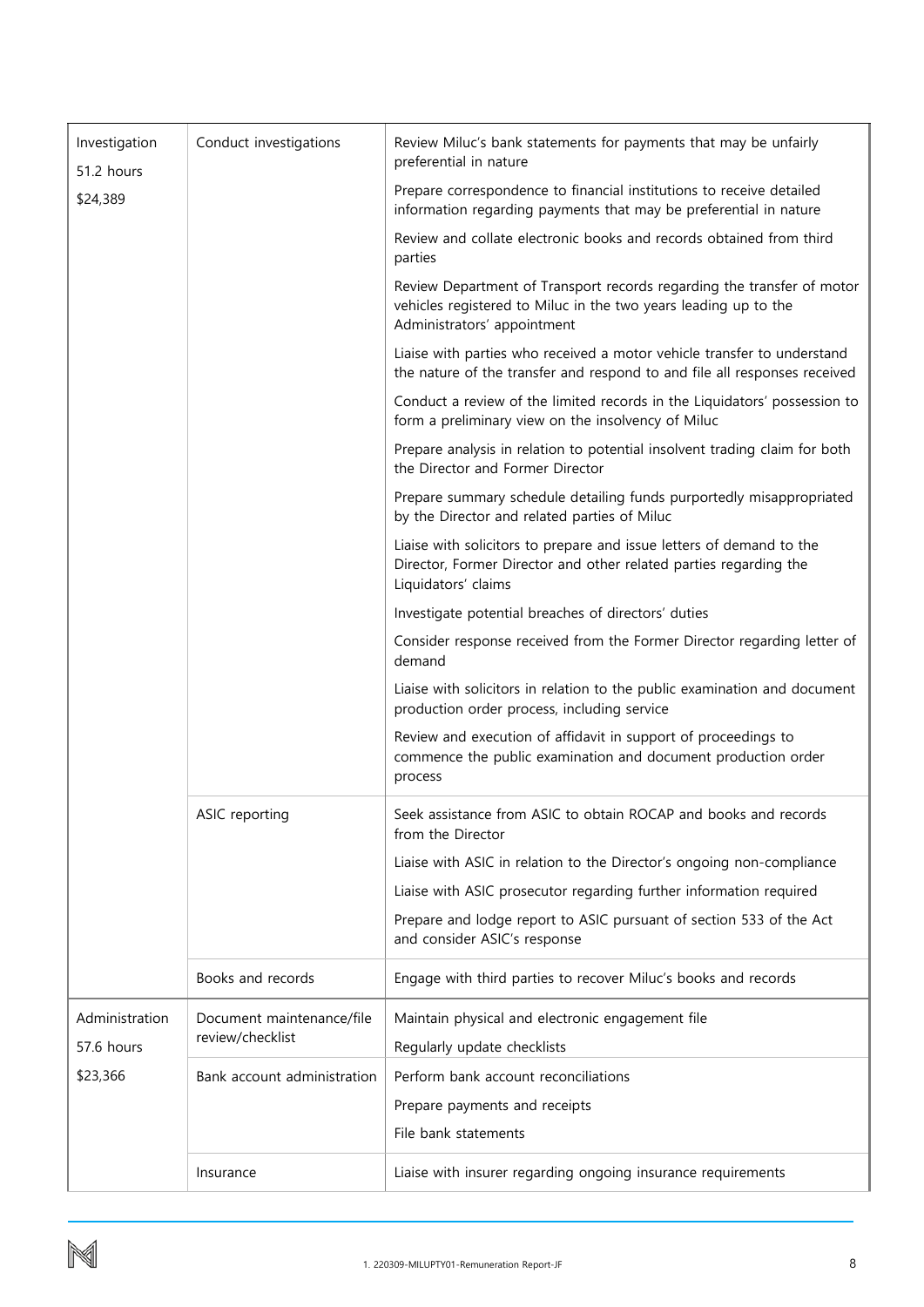|           | ASIC forms              | Prepare and lodge ASIC forms                                                                                                                                                                          |
|-----------|-------------------------|-------------------------------------------------------------------------------------------------------------------------------------------------------------------------------------------------------|
| reporting | ATO and other statutory | Prepare BAS<br>Liaise with ATO regarding liquidation appointment<br>Implement margin scheme GST recording for each property sold and<br>prepare detailed receipt analysis of each property settlement |
|           | Planning/Review         | Discuss status of external administration<br>Conduct regular WIP reviews<br>Ongoing management of mail redirection                                                                                    |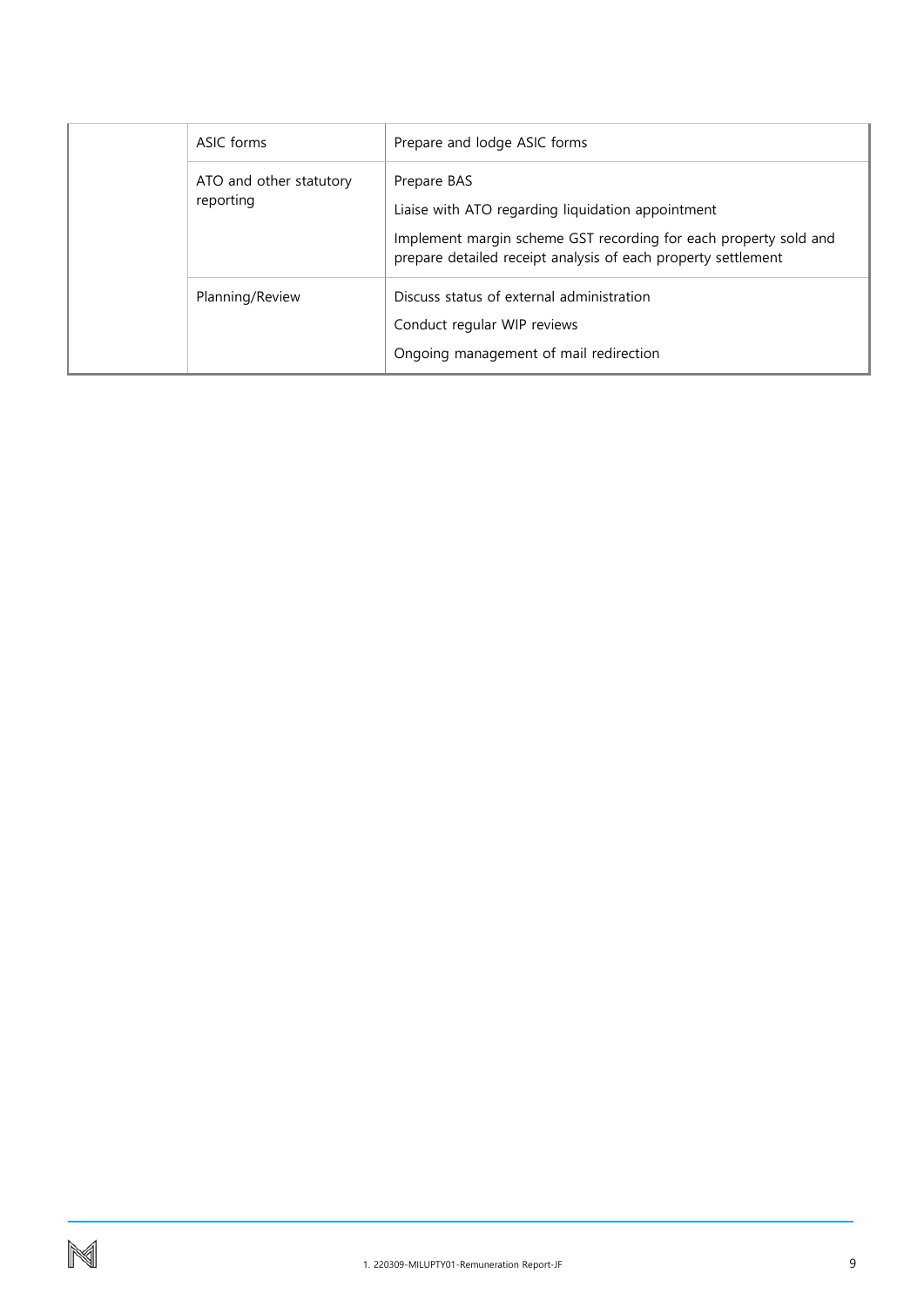| <b>Period</b>         |                                                    | <b>Future work</b><br>2 April 2022 to completion                                                                                                                       |  |  |  |  |  |
|-----------------------|----------------------------------------------------|------------------------------------------------------------------------------------------------------------------------------------------------------------------------|--|--|--|--|--|
| Amount (ex GST)       |                                                    | \$175,000                                                                                                                                                              |  |  |  |  |  |
| <b>Task Area</b>      | <b>General Description</b>                         | <b>Tasks</b>                                                                                                                                                           |  |  |  |  |  |
| Assets<br>\$25,000    | Assets subject to specific<br>charges and security | Finalise realisation of Lot 747, Hamond Park, including settlement<br>procedures                                                                                       |  |  |  |  |  |
|                       | interests                                          | Engagement with tenants of Kenwick properties as required                                                                                                              |  |  |  |  |  |
|                       |                                                    | Liaise with caveat holdings to resolve position in relation to Excluded<br>Properties                                                                                  |  |  |  |  |  |
|                       |                                                    | Maintain caveat holder distribution methodology schedule                                                                                                               |  |  |  |  |  |
|                       |                                                    | Adjudicate and liaise with caveat holders regarding submitted proof of<br>debt forms                                                                                   |  |  |  |  |  |
|                       |                                                    | Calculate and distribute proceeds from the sale of Miluc's properties to<br>creditors in accordance with Court Orders                                                  |  |  |  |  |  |
|                       | Plant and Equipment                                | Engage valuers and agents, as may be required, to realise any additional<br>plant and equipment owned by Miluc                                                         |  |  |  |  |  |
|                       | Other Assets                                       | Engage relevant parties, agents and/or solicitors if other assets are<br>discovered through the investigation process                                                  |  |  |  |  |  |
|                       |                                                    | Engage with statutory authorities to secure assets held by statutory<br>authorities                                                                                    |  |  |  |  |  |
| Creditors<br>\$35,000 | Creditor Enquiries, Requests<br>& Directions       | Prepare and issue ongoing correspondence to creditors and their<br>representatives                                                                                     |  |  |  |  |  |
|                       |                                                    | Consider reasonableness of any requests or directions from creditors for<br>information, documents or a report and document reasons for not<br>complying (if required) |  |  |  |  |  |
|                       |                                                    | Compile information requested by creditors                                                                                                                             |  |  |  |  |  |
|                       | Secured creditors                                  | Prepare regular updates to the secured creditors regarding the progress<br>of the liquidation                                                                          |  |  |  |  |  |
|                       |                                                    | Attend meetings and calls with the secured creditors                                                                                                                   |  |  |  |  |  |
|                       | Creditor reports                                   | Prepare Liquidators Second Report to Creditors, including supporting<br>documentation, and respond to any creditor enquires regarding same                             |  |  |  |  |  |
|                       |                                                    | Prepare any further reports to creditors                                                                                                                               |  |  |  |  |  |
|                       | Deal with proofs of debt<br>(POD)                  | Receive and adjudicate PODs from claimants                                                                                                                             |  |  |  |  |  |
|                       | Meeting of Creditors                               | Prepare and send meeting notices                                                                                                                                       |  |  |  |  |  |
|                       | (if required)                                      | Advertise notice of meeting                                                                                                                                            |  |  |  |  |  |
|                       |                                                    | Prepare meeting file                                                                                                                                                   |  |  |  |  |  |
|                       |                                                    |                                                                                                                                                                        |  |  |  |  |  |
|                       |                                                    | Prepare and lodge minutes of meeting(s) with ASIC                                                                                                                      |  |  |  |  |  |
|                       |                                                    | Respond to stakeholder queries and questions following the meeting                                                                                                     |  |  |  |  |  |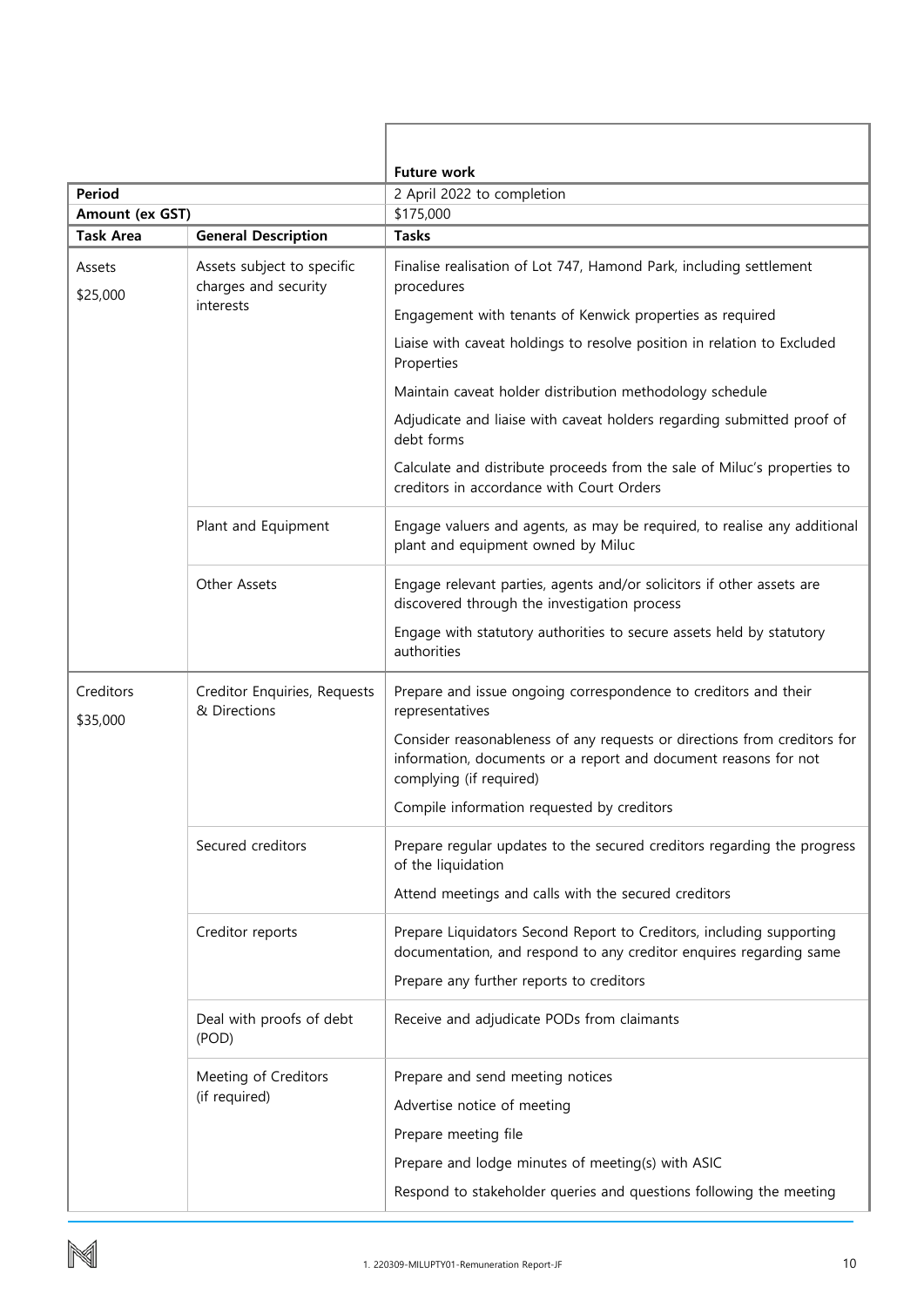|                | Proposals to Creditors | Prepare proposal notices and voting forms                                                                                                                       |  |  |  |  |
|----------------|------------------------|-----------------------------------------------------------------------------------------------------------------------------------------------------------------|--|--|--|--|
|                |                        | Forward notice of proposal to all known creditors                                                                                                               |  |  |  |  |
|                |                        | Review votes and determine outcome of proposal                                                                                                                  |  |  |  |  |
|                |                        | Prepare and lodge proposal outcome with ASIC                                                                                                                    |  |  |  |  |
| Investigation  | Conduct investigations | Review any additional books and records provided by third parties                                                                                               |  |  |  |  |
| \$100,000      |                        | Liaise with financial institutions regarding transactions that appear                                                                                           |  |  |  |  |
|                |                        | preferential in nature                                                                                                                                          |  |  |  |  |
|                |                        | Further investigations into transactions that may be unfairly preferential<br>in nature                                                                         |  |  |  |  |
|                |                        | Continue to engage with the City of Wanneroo regarding Miluc's<br>interest in a land development scheme                                                         |  |  |  |  |
|                |                        | Finalise potential investigations into potential breaches of Directors'<br>duties and potential claims available to a liquidator                                |  |  |  |  |
|                |                        | Review and consider any further books and records that are received<br>from third parties, including via the document production process                        |  |  |  |  |
|                |                        | Engage with third parties to recover Miluc's books and records                                                                                                  |  |  |  |  |
|                |                        | Issue correspondence to third parties to ascertain asset position and<br>provide any records that may assist in verifying the asset position of<br>Miluc        |  |  |  |  |
|                |                        | Review and respond to any correspondence received from related<br>parties in relation to transfers of Miluc's assets and potential<br>misappropriation of funds |  |  |  |  |
|                |                        | Prepare correspondence to the Director regarding transfers of company<br>assets (if required)                                                                   |  |  |  |  |
|                | Examinations           | Prepare examination brief to solicitors and respond to solicitors' queries                                                                                      |  |  |  |  |
|                |                        | Attendance at examination                                                                                                                                       |  |  |  |  |
|                |                        | Review examination transcripts                                                                                                                                  |  |  |  |  |
|                |                        | Liaise with solicitors regarding outcome of examinations and further<br>actions available                                                                       |  |  |  |  |
|                | Litigation/Recoveries  | Discuss status of litigation                                                                                                                                    |  |  |  |  |
|                |                        | Prepare brief to solicitors and respond to solicitors' queries                                                                                                  |  |  |  |  |
|                |                        | Consider litigation strategy following conclusion of public examination<br>process                                                                              |  |  |  |  |
|                |                        | Liaise with solicitors regarding recovery actions                                                                                                               |  |  |  |  |
|                |                        | Attend to settlement matters                                                                                                                                    |  |  |  |  |
| ASIC reporting |                        | Prepare further reports to ASIC as required                                                                                                                     |  |  |  |  |
|                |                        | Liaise with ASIC and ASIC's assigned prosecutor as required                                                                                                     |  |  |  |  |
| Administration | Correspondence         | Review and file creditor correspondence (if required)                                                                                                           |  |  |  |  |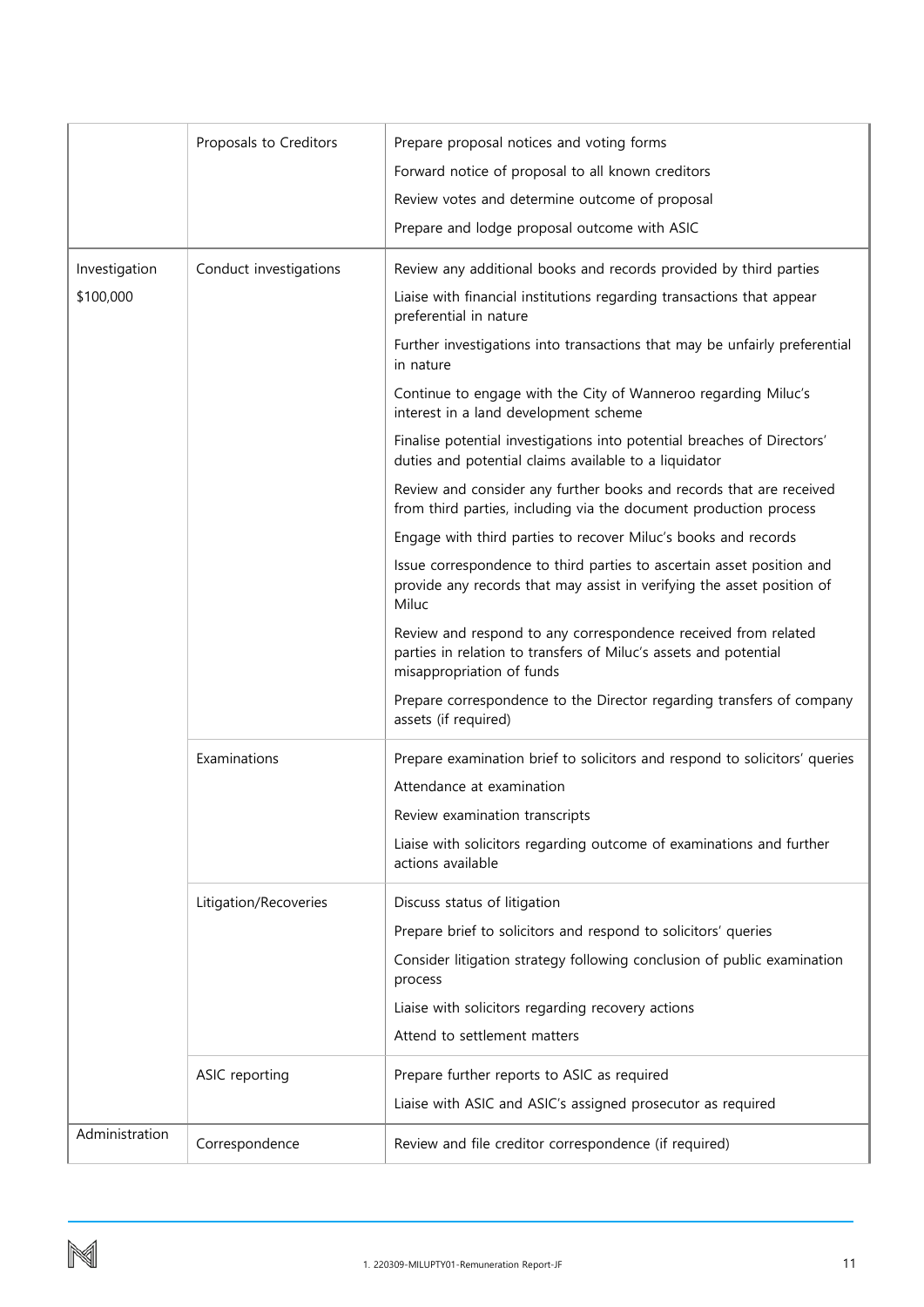| \$15,000 | Document maintenance/file<br>review/checklist | Conduct regular file reviews<br>Maintain physical and electronic engagement file<br>Update checklists                                                                          |
|----------|-----------------------------------------------|--------------------------------------------------------------------------------------------------------------------------------------------------------------------------------|
|          | Insurance                                     | Correspond with insurer regarding ongoing insurance requirements<br>Review insurance policies<br>Correspond with previous brokers (if necessary)                               |
|          | Bank account administration                   | Prepare correspondence to close accounts<br>Request bank statements (if required)<br>Perform bank account reconciliations<br>Correspond with bank regarding specific transfers |
|          | ASIC forms                                    | Prepare and lodge ASIC forms<br>Correspond with ASIC regarding statutory forms                                                                                                 |
|          | ATO and other statutory<br>reporting          | Prepare BAS<br>Prepare necessary calculations for application of the margin scheme<br>(where applicable)                                                                       |
|          | Finalisation                                  | Notify ATO of ceasing to act<br>Cancel ABN/GST/PAYG registration<br>Complete checklists                                                                                        |
|          | Planning/Review                               | Regular team meetings to discuss the status of the Liquidation                                                                                                                 |
|          | Books and records/storage                     | File and archive books and records<br>Send job files to storage                                                                                                                |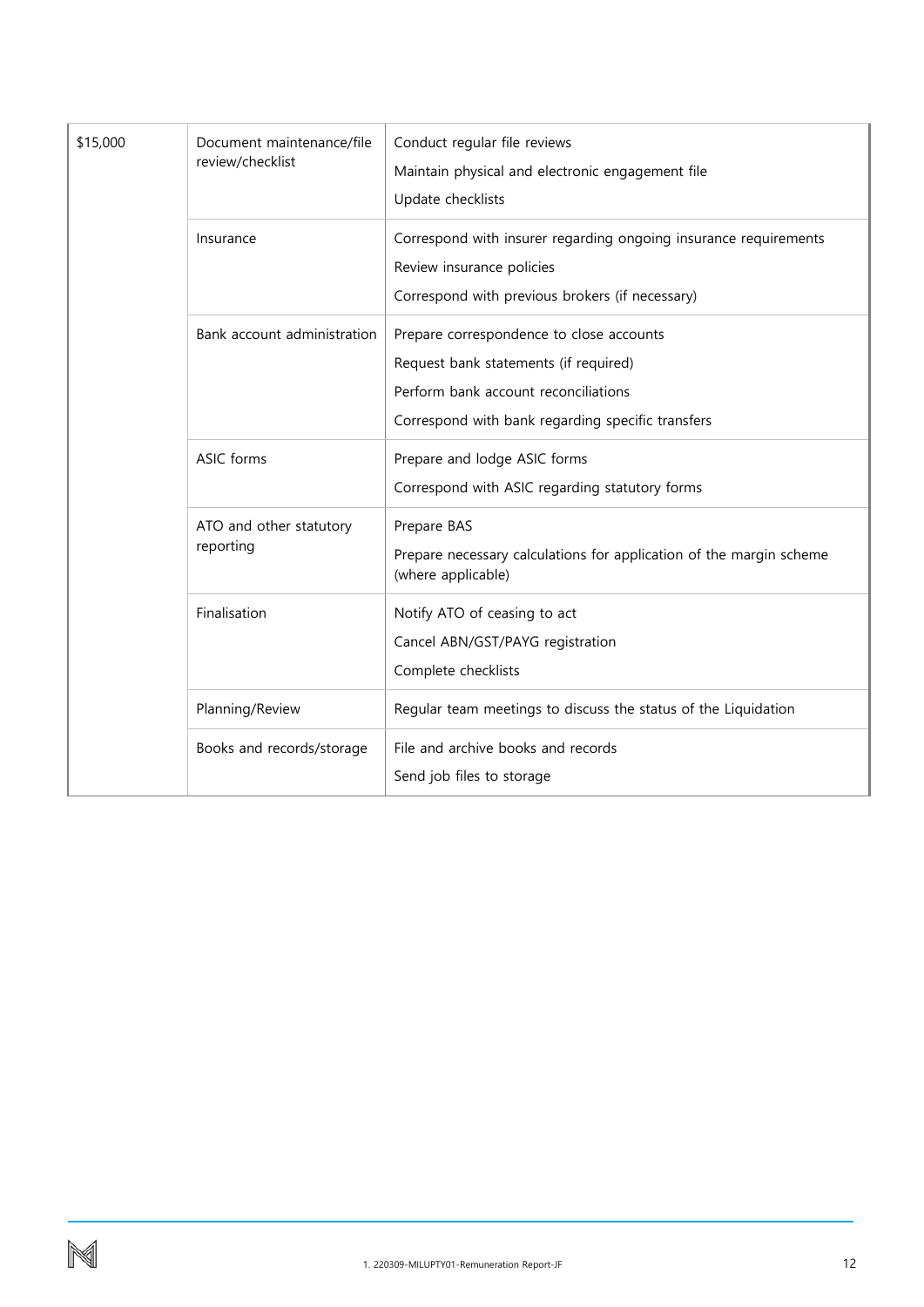## **Schedule B – Time spent by staff on each major task (work already done)**

### **Resolution 1: from 1 November 2021 to 1 April 2022**

<span id="page-13-0"></span>

|                                                 |                   |                     | <b>Total</b> |            | <b>Task Area</b>         |                          |       |                  |                          |                          |                          |        |
|-------------------------------------------------|-------------------|---------------------|--------------|------------|--------------------------|--------------------------|-------|------------------|--------------------------|--------------------------|--------------------------|--------|
| <b>Employee</b>                                 | <b>Position</b>   | \$/hour<br>(ex GST) | actual       | Total (\$) |                          | <b>Assets</b>            |       | <b>Creditors</b> |                          | Investigation            | <b>Administration</b>    |        |
|                                                 |                   |                     | hours        |            | hrs                      |                          | hrs   |                  | hrs                      |                          | <b>Hrs</b>               |        |
| Rob Kirman                                      | Partner           | 650                 | 28.5         | 18,525     | 23.2                     | 15,080                   | 0.8   | 520              | 4.5                      | 2,925                    | $\overline{\phantom{a}}$ |        |
| Employee A                                      | Director          | 600                 | 57.9         | 34,740     | 11.5                     | 6,900                    | 36.7  | 22,020           | 7.4                      | 4,440                    | 2.3                      | 1,380  |
| Employee B                                      | Manager           | 495                 | 119.4        | 59,103     | 55.8                     | 27,621                   | 41.8  | 20,691           | 15.0                     | 7,425                    | 6.8                      | 3,366  |
| Employee C                                      | Senior Accountant | 395                 | 175.9        | 69,481     | 75.9                     | 29,981                   | 38.0  | 15,010           | 24.3                     | 9,599                    | 37.7                     | 14,892 |
| Employee D                                      | Treasury          | 350                 | 10.2         | 3,570      | $\overline{\phantom{a}}$ | $\sim$                   |       | $\sim$           | $\overline{\phantom{0}}$ | $\sim$                   | 10.2                     | 3,570  |
| Employee E                                      | Treasury          | 350                 | 0.2          | 70         | $\overline{\phantom{a}}$ | $\overline{\phantom{0}}$ |       | $\sim$           |                          | $\overline{\phantom{0}}$ | 0.2                      | 70     |
| Employee F                                      | Treasury          | 220                 | 0.4          | 88         | $\overline{\phantom{a}}$ | $\overline{\phantom{0}}$ |       | $\sim$           | $\overline{\phantom{a}}$ | $\overline{\phantom{0}}$ | 0.4                      | 88     |
| Total (ex GST)                                  |                   |                     | 392.5        | 185,577    | 166.4                    | 79,582                   | 117.3 | 58,241           | 51.2                     | 24,389                   | 57.6                     | 23,366 |
| 478<br>473<br>476<br>497<br>Average hourly rate |                   |                     |              |            |                          | 406                      |       |                  |                          |                          |                          |        |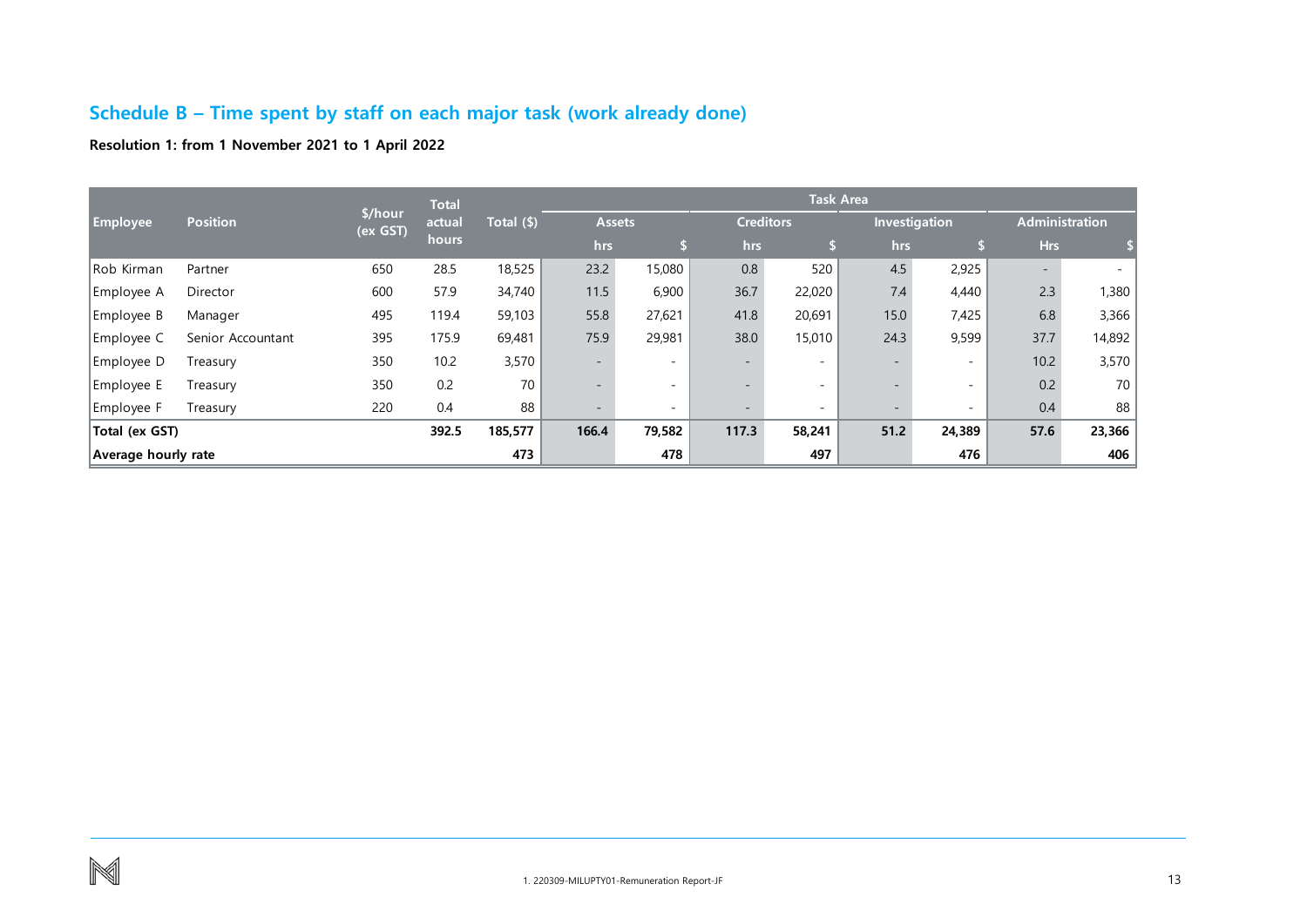### <span id="page-14-0"></span>**Schedule C – Disbursement**

### **Costs paid to third parties**

Costs paid to third parties are recovered at cost. Creditors are not required to approve these types of costs, but details are provided to account to creditors, including the basis of charging for these types of costs. Creditors are entitled to question the incurring of the costs and can challenge the costs in Court.

The following costs have been paid by McGrathNicol to third parties and relate to this appointment. These amounts will be reimbursed to McGrathNicol at cost from the Liquidation bank account:

| Costs paid to third parties for the period 26 May 2021 to 1 April 2022 | Amount (\$)<br>(GST exclusive) |
|------------------------------------------------------------------------|--------------------------------|
| Searches (primarily Landgate)                                          | \$1,688.70                     |
| Staff vehicle use (\$0.72 per km)**                                    | \$205,92                       |
| Document storage                                                       | \$4.19                         |
| Total                                                                  | \$1,898.81                     |

\* Payable when partners or staff are required for business purposes to stay away from their usual place of residence overnight.

\*\* These rates are deemed reasonable by the Australian Taxation Office.

\*\*\* This levy is charged by ASIC and is based on the number of notifiable events in a financial year directly related to this liquidation. Notifiable events include notices published on ASIC's published notices website and some documents lodged with ASIC.

Future costs provided by McGrathNicol will be charged to the external administration on the following basis:

| Cost type                                     | Rate<br>(GST exclusive)     |
|-----------------------------------------------|-----------------------------|
| Postage                                       | At cost                     |
| Stationery and other incidental disbursements | At cost                     |
| Conference call phone charges                 | At cost                     |
| Searches                                      | At cost                     |
| Advertising                                   | At cost                     |
| Courier                                       | At cost                     |
| Staff per diem travel allowance*              | \$89.00 per day**           |
| Staff vehicle use                             | \$0.72 per km <sup>**</sup> |
| ASIC user pays levy***                        | At cost                     |

\* Payable when partners or staff are required for business purposes to stay away from their usual place of residence overnight.

\*\* These rates are deemed reasonable by the Australian Taxation Office.

\*\*\* This levy is charged by ASIC and is based on the number of notifiable events in a financial year directly related to this liquidation. Notifiable events include notices published on ASIC's published notices website and some documents lodged with ASIC.

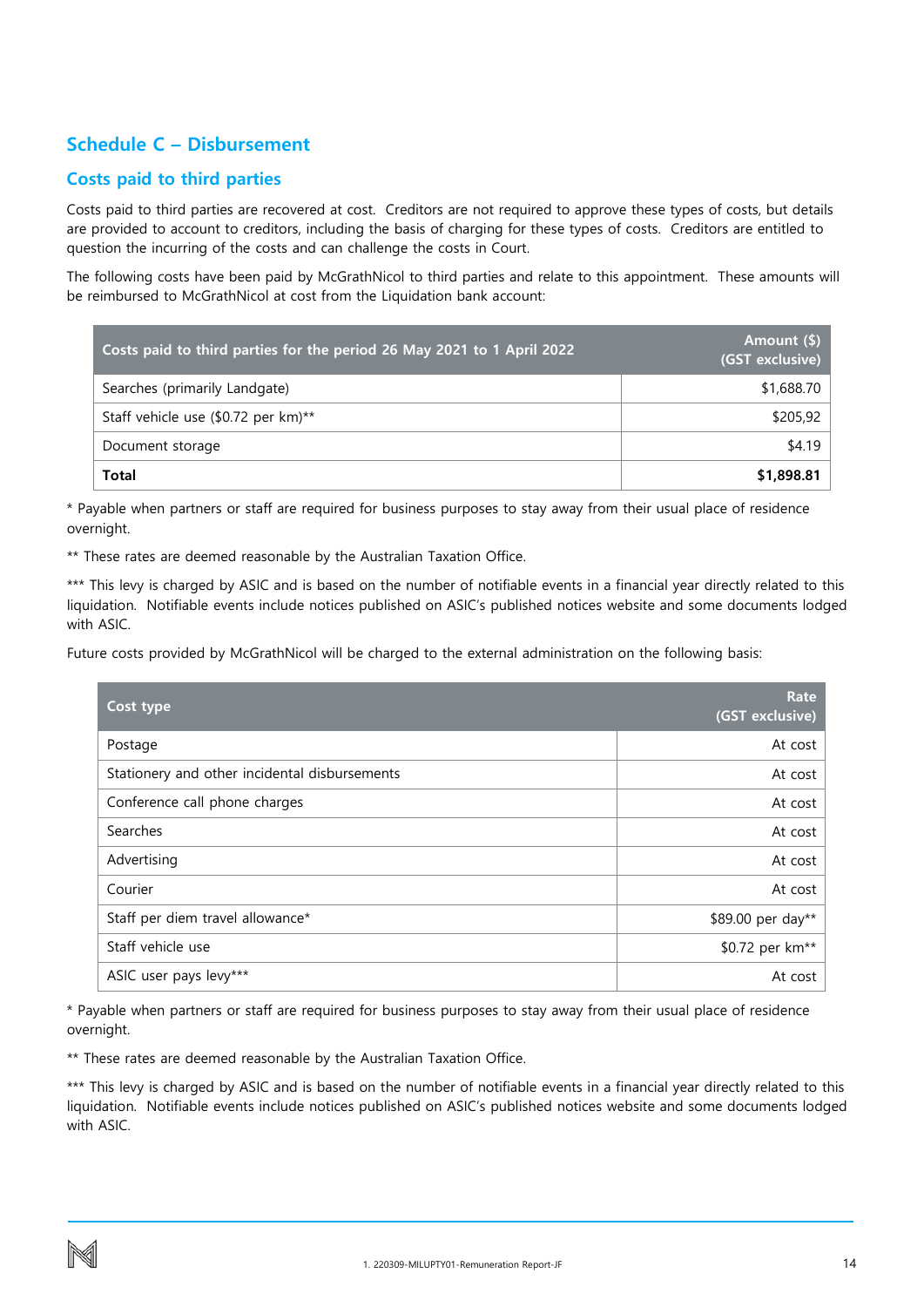### **Further explanation of data hosting costs**

In the conduct of this liquidation, we may use McGrathNicol's Forensic Technology team to extract, aggregate, electronically process and/or host electronic data, which could be used for the:

- trade or sale of the business or assets; and/or
- investigations regarding transactions or potential recoveries available to creditors.

If data hosting is required and we choose not to use the services of McGrathNicol's Forensic Technology team, we will otherwise have to purchase those services from an alternative provider and/or use another method to achieve the same end, which will not be as efficient as using these available internal services.

We note that the data hosting rates above are no more than our standard commercial pricing available for the same services when they are provided to external parties.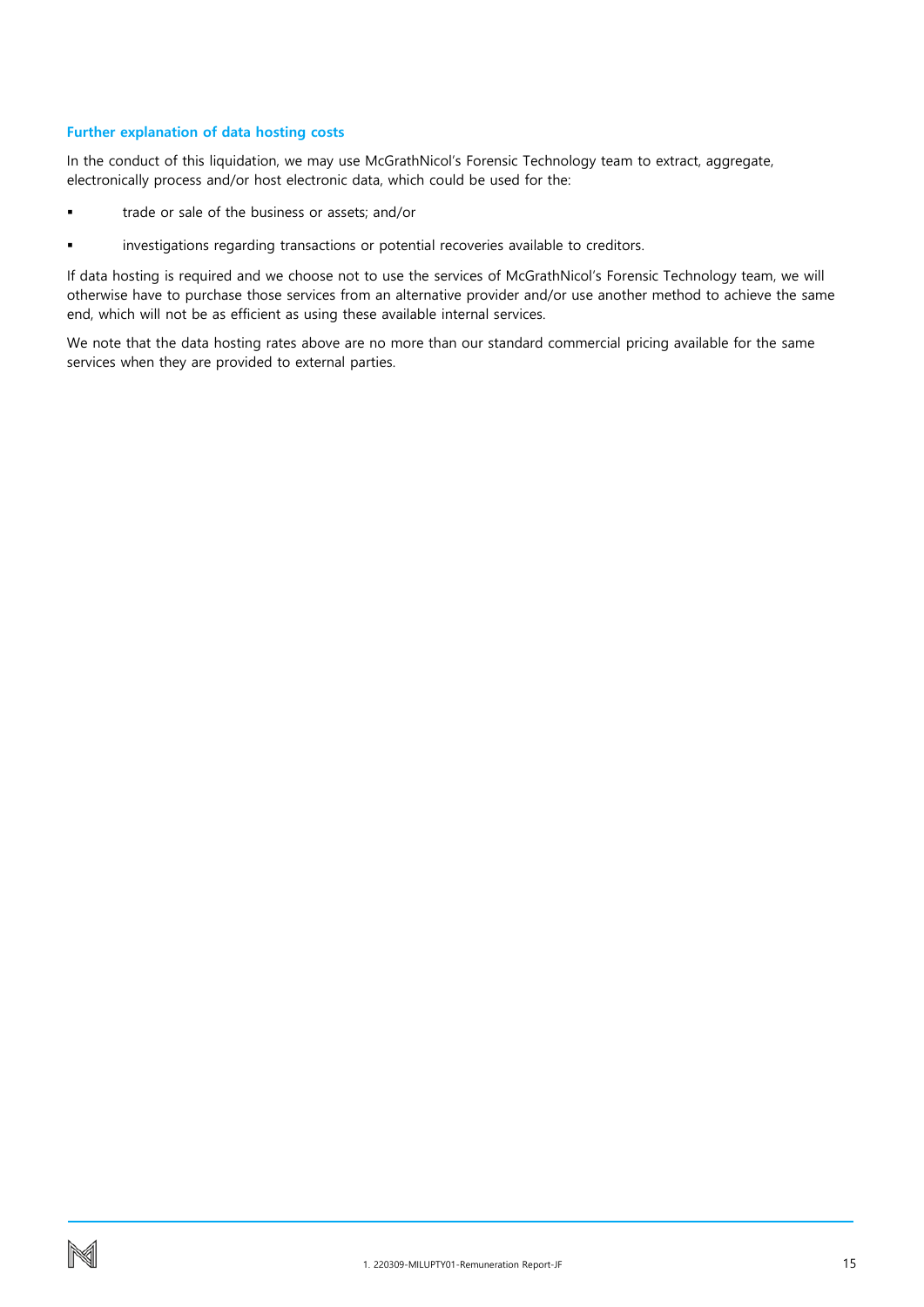# <span id="page-16-0"></span>**Schedule D – Schedule of Hourly Rates**

The rates for our remuneration calculation are set out in the following table, together with a general guide showing the qualifications and experience of staff engaged in the liquidation and the role they take in the liquidation. The hourly rates charged encompass the total cost of providing professional services and should not be compared to an hourly wage.

| <b>Title</b>        | Description                                                                                                                                                                                                                                                                       | Hourly rate<br>(excl GST) |
|---------------------|-----------------------------------------------------------------------------------------------------------------------------------------------------------------------------------------------------------------------------------------------------------------------------------|---------------------------|
| Appointee/Partner   | Registered liquidator, Chartered Accountant or equivalent and<br>generally degree qualified with more than twelve years of<br>experience. Leads assignments with full accountability for<br>strategy and execution.                                                               | \$650                     |
| Director 1          | Generally Chartered Accountant or comparable qualification<br>and degree qualified with more than ten years of experience,<br>including four years of Director or equivalent experience.<br>Autonomously leads complex insolvency appointments<br>reporting to Appointee/Partner. | \$615                     |
| Director            | Generally Chartered Accountant or comparable relevant<br>qualification and degree qualified with more than nine years<br>of experience. Autonomously leads insolvency appointments<br>reporting to Appointee/Partner.                                                             | \$600                     |
| Senior Manager      | Generally Chartered Accountant or comparable relevant<br>qualification and degree qualified with more than seven years<br>of experience. Self-sufficiently conducts small to medium<br>insolvency appointments and leads major workstreams in<br>larger matters.                  | \$550                     |
| Manager             | Generally Chartered Accountant or comparable relevant<br>qualification and degree qualified with more than five years of<br>experience. Self-sufficiently conducts small insolvency<br>appointments and takes a supervisory role on workstreams in<br>larger matters.             | \$495                     |
| Assistant Manager   | Generally Chartered Accountant or comparable relevant<br>qualification and degree qualified with more than three years<br>of experience. Autonomously manages workstream activity<br>within appointments.                                                                         | \$450                     |
| Senior Accountant   | Generally degree qualified and undertaking Chartered<br>Accountant's qualification or comparable relevant qualification<br>with more than 16 months of experience. Completes tasks<br>within workstreams and appointments under supervision.                                      | \$395                     |
| Accountant          | Generally degree qualified and undertaking or about to<br>undertake Chartered Accountant's qualification or comparable<br>relevant qualification with less than one year of experience.<br>Assists with tasks within workstreams and appointments under<br>supervision.           | \$325                     |
| Undergraduate/Cadet | Undertaking relevant degree. Assists with tasks within<br>workstreams and appointments under supervision.                                                                                                                                                                         | \$190                     |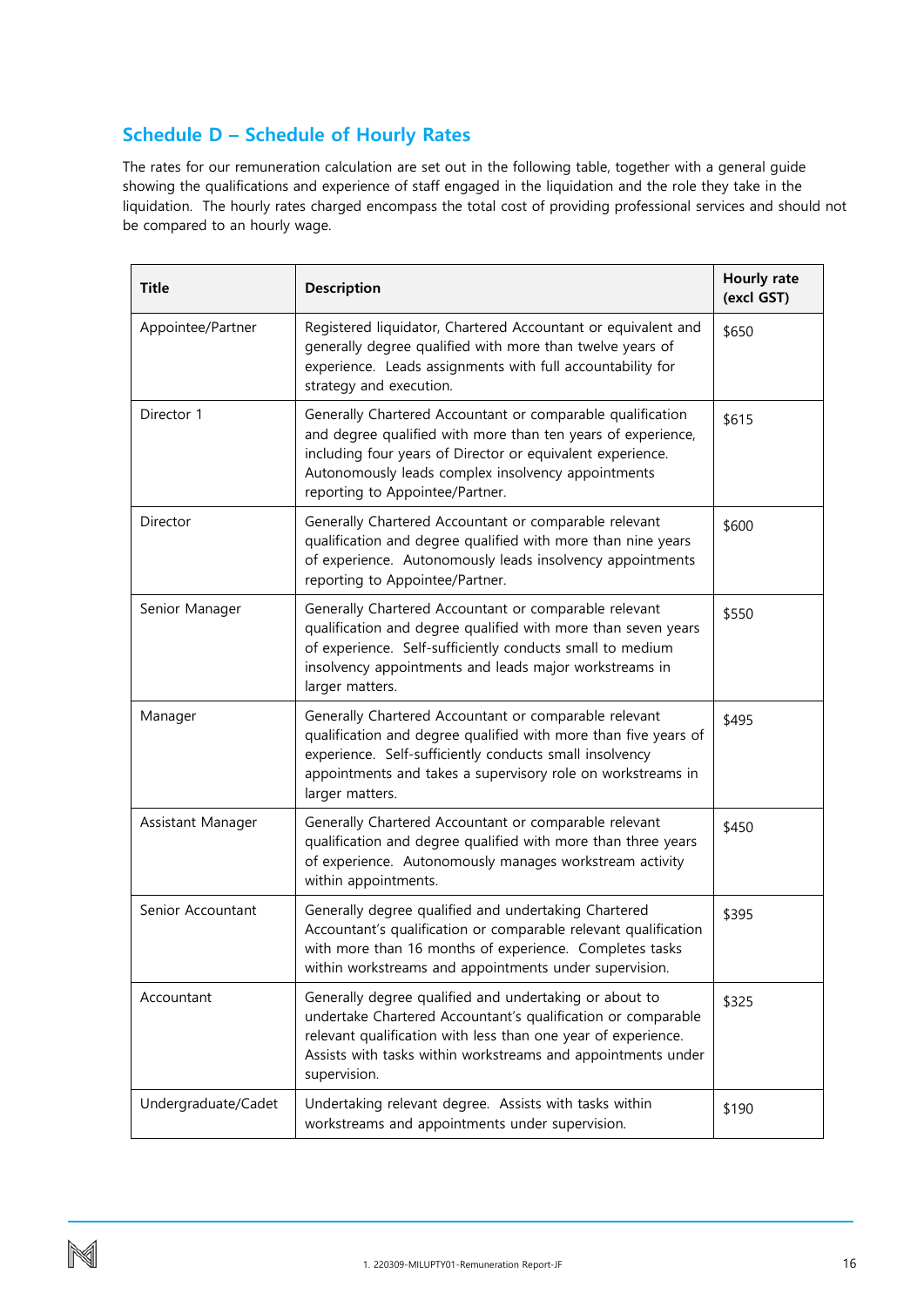| <b>Title</b>                                    | <b>Description</b>                                                                                                                                                                                                                                                                                      | Hourly rate<br>(excl GST) |
|-------------------------------------------------|---------------------------------------------------------------------------------------------------------------------------------------------------------------------------------------------------------------------------------------------------------------------------------------------------------|---------------------------|
| <b>Practice Services</b><br>Director            | National Practice Service leaders, generally degree qualified<br>with more than ten years of experience and reporting directly<br>to partners. Technical experts in their specific areas and have<br>team management responsibilities.                                                                  | \$600                     |
| Senior Treasury staff                           | Appropriately experienced and undertakes senior Treasury<br>activities such as oversight of the processing of payment of<br>receipts and banking administration. May be responsible for<br>day to day management of projects or operations and may<br>have supervisory responsibility for junior staff. | \$445                     |
| Senior Client<br>Administration and<br>Treasury | Appropriately experienced and undertakes senior level<br>administrative support activities or Treasury activities. May be<br>responsible for day to day management of projects or<br>operations and may have supervisory responsibility for junior<br>staff.                                            | \$350                     |
| Administration                                  | Appropriately experienced and undertakes support activities<br>such as meeting coordination and preparation of materials<br>where it is efficient and appropriate to do so.                                                                                                                             | \$200                     |

McGrathNicol reviews its hourly rates on either 31 December or 30 June. Creditors will be advised of any change to the hourly rates for this external administration.